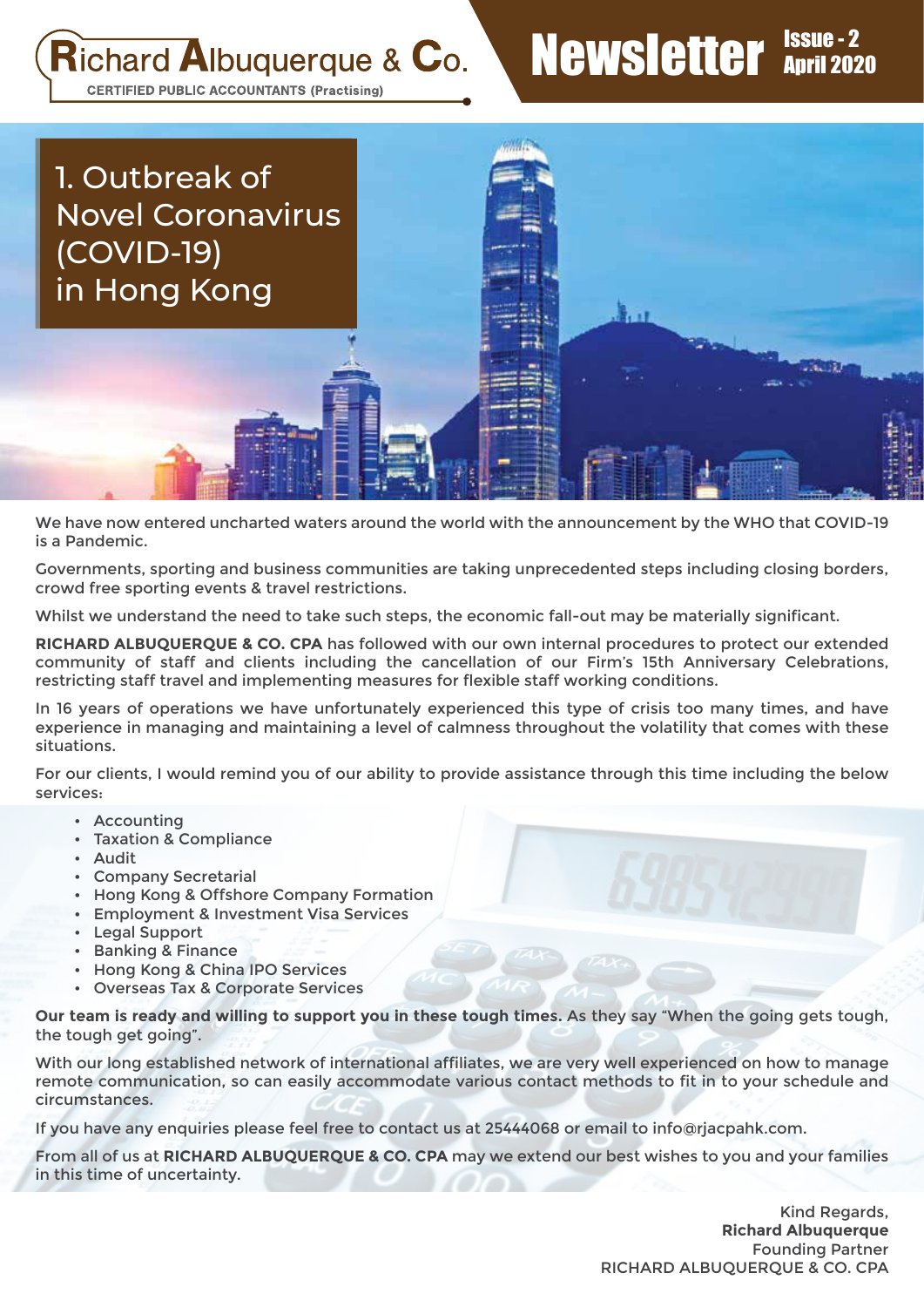### 2. The 2020 – 2021 Budget

While Hong Kong remains a low-tax environment, the costs of housing, availability of adequate medical services and school places are real, daily concerns. The Government will need to develop innovative measures to overcome these. The Government is keen to introduce various tax incentives to support and boost the economy.

To address the need to develop strategic tax measures "to enhance our competitiveness and stabilise our revenue", the Tax Policy Unit will no longer be under the Financial Services and Treasury Bureau but will report directly to the Financial Secretary's Office. The result of this measure will be much greater focus on tax measures and possibly more resources to develop them.

The current high levels of investment and welfare spending would mean a deficit in this year's Budget without the write-back of the Housing Reserve to the Fiscal Reserve over the next four years. But while this measure addresses the immediate problem, the longer-term question is how to maintain stable government revenues to fund growing future expenditures.

The overall tone of this year's Budget is one of caution, reflecting a commitment to long-term investment and direct spending, rather than one-off relief measures "sweeteners".

### **Pro**fi**ts Tax**

The normal profits tax rates for 2020-21 will remain unchanged at 16.5% for corporations and 15% for sole proprietorships and partnerships. However, one entity among connected entities is eligible to elect for its first HK\$2 million taxable profits to be taxed at half of the normal rates (i.e. 8.25% for corporations and 7.5% for sole proprietorships and partnerships).

### Budget **Highlights** 2020-21

### **Property Tax**

Property Tax rate will remain at 15% for 2020-21.

#### **Salaries Tax and Tax under Personal Assessment**

The FS did not propose any change to the marginal bands for progressive rates and standard rate of salaries tax and tax under Personal Assessment for 2020-21. Salaries tax and tax under Personal Assessment will continue to be calculated on the basis of the lower of the standard rate (15% without personal allowances) and progressive rates (after personal allowances). The marginal tax bands for progressive rates for 2020-21 will be as follows:-

|                |    |     | Tax<br><b>HK\$</b> |
|----------------|----|-----|--------------------|
| First \$50,000 | ⊚  | 7%  | 1.000              |
| Next \$50,000  | ⊚  | 6%  | 3.000              |
| Next \$50,000  | ⊚  | 10% | 5,000              |
| Next \$50,000  | ⊚  | 14% | 7,000              |
| <b>Balance</b> | @) | 17% |                    |

#### **Personal allowances**

There is no increase of basic allowance as well as other personal allowances for 2020-21.

|                                                                                              | <b>HKS</b> | <b>HK\$</b> |
|----------------------------------------------------------------------------------------------|------------|-------------|
| Basic allowance                                                                              | 132.000    | 132,000     |
| Married person's allowance                                                                   | 264,000    | 264,000     |
| Child allowance (each child)                                                                 | 120,000    | 120,000     |
| Additional allowance for each child born during the year                                     | 120,000    | 120,000     |
| Single parent allowance                                                                      | 132,000    | 132,000     |
| Dependent parent/grandparent allowance<br>(aged 55 or above, but below 60) (each)            | 25,000     | 25,000      |
| Additional dependent parent/grandparent allowance<br>(aged 55 or above, but below 60) (each) | 25.000     | 25,000      |
| Dependent parent/grandparent allowance<br>(aged 60 or above) (each)                          | 50,000     | 50,000      |
| Additional dependent parent/grandparent allowance<br>(aged 60 or above) (each)               | 50,000     | 50,000      |
| Disabled dependent allowance (each)                                                          | 75,000     | 75,000      |
| Dependent brother/sister allowance (each)                                                    | 37,500     | 37,500      |
| Personal disability allowance                                                                | 75,000     | 75,000      |



**2020-21**

**2019-20**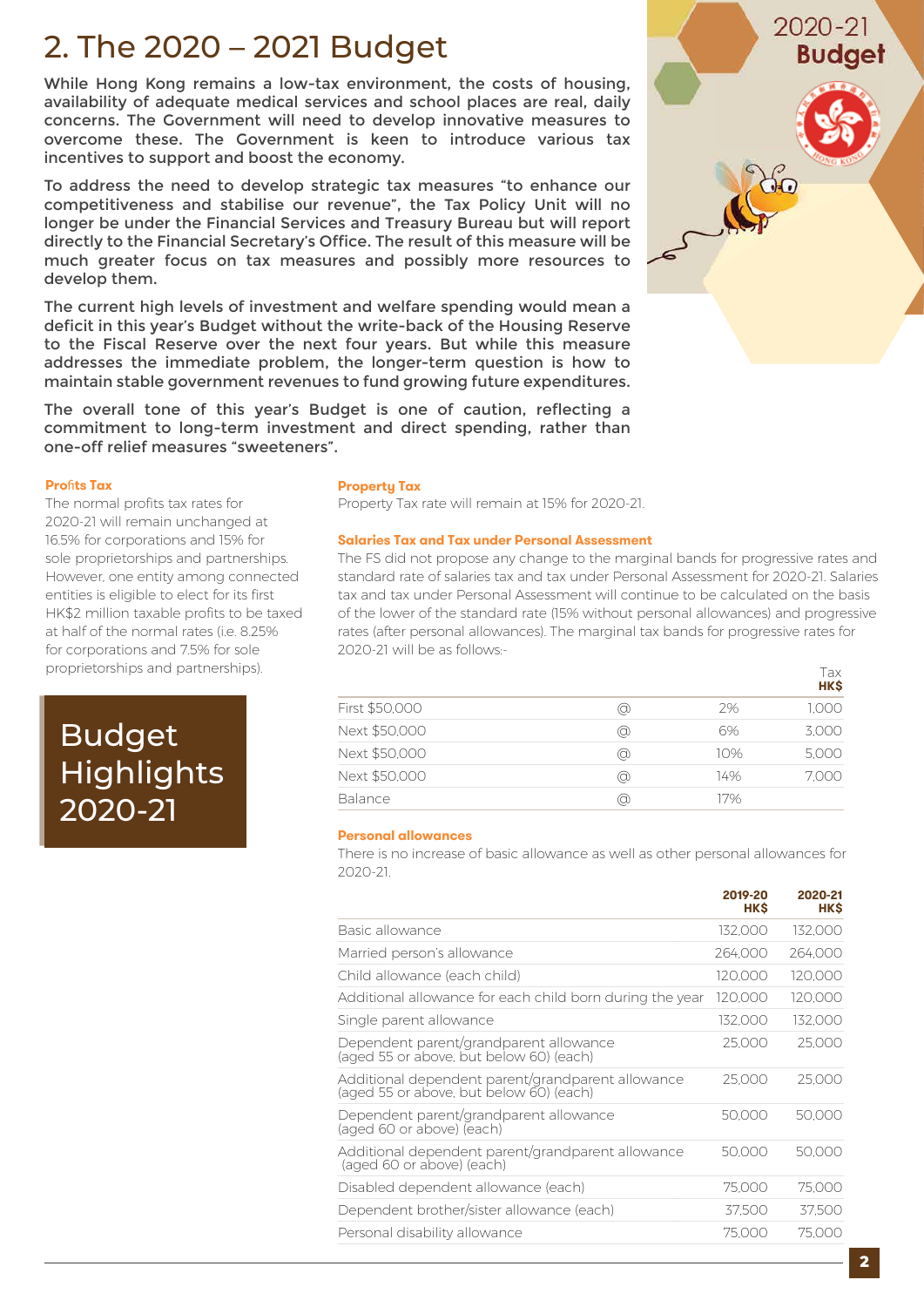### **Other** Proposed Relief Measures

### **New tax incentives**

- To strengthen the competitiveness of Hong Kong as an Exchange Traded Fund ("ETF") listing platform, stamp duty on stock transfers paid by ETF market makers in the course of creating and redeeming ETF units listed in Hong Kong will be waived.
- The Government will provide tax concessions for the ship leasing business, including offering a profits tax exemption to qualifying ship lessors and a half-rate profits tax concession to qualifying ship leasing managers. Profits tax will be halved for eligible insurance business including marine insurance. The Government will also explore other tax measures to attract more global shipping business operators and commercial principals to set up business in Hong Kong.
- In order to avoid undermining Hong Kong's simple and low tax regime, the FS will keep a close watch, making assessments and devising corresponding measures on the developments of the OCED's proposal for imposing a global minimum tax rate. The FS will also invite scholars, experts and members of the business community who are experienced in international taxation to advise on the matter.

#### **100% tax reduction for 2019-20**

The amount of Profits Tax, Salaries Tax and Tax under Personal Assessment payable for 2019-20 will be reduced by 100%, subject to a ceiling of HK\$20,000. This will be reflected in the taxpayer's final tax payable for 2019-20.

### **Waiver of rates for 2020-21**

Rates for four quarters of 2020-21 will be waived. For each nondomestic property, the ceiling of the waiver will be HK\$5,000 per quarter in the first two quarters and a ceiling of HK\$1,500 per quarter in the remaining two quarters. For each residential property, the ceiling of the waiver will be HK\$1,500 per quarter.

### **Other major measures**

- Introducing a concessionary low-interest loan under the SME Financing Guarantee Scheme, under which 100% will be provided by the Government in order to cover the salary and rental expenditures of eligible enterprises for six months, subject to a ceiling of HK\$2 million.
- Waiving the business registration fees for 2020-21.
- Waiving the registration fees for all annual returns charged by the Companies Registry for two years.
- A subsidy to each eligible non-domestic household accountsfor four extra months to cover 75% of their monthly billed electricity charges, subject to a monthly cap of HK\$5,000 per account.
- Waiving of water and sewage charges payable by nondomestic households for four extra months, subject to a monthly cap of HK\$20,000 and HK\$12,500 respectively per household.
- Providing a new round of rental subsidy for six months to local recycling enterprises.
- Reducing 50% rental for another six months for eligible tenants of government properties, government land and EcoPark.
- Reducing 50% rental and fees for another six months for eligible operators of properties covered by short-term waivers.
- Providing hirers of civic centres with a 50% reduction of hire charges for another six months.
- Offering fees and rent reductions for cruise lines and existing tenants of the Cruise Terminal for another six months.
- Providing a one-off special allowance to eligible low-income households under the Anti-epidemic Fund.
- Providing an extra one-month allowance will be made to recipients of Comprehensive Social Security Assistance payments, the Old Age Allowance, Old Age Living Allowance or Disability Allowance.
- Providing one month's rental for lower income tenants living in public rental units.
- Paying the examination fees for school candidates sitting for the 2021 Hong Kong Diploma of Secondary Education Examination.
- Disbursing HK\$10,000 to Hong Kong permanent residents aged 18 or above with a view to encouraging and boosting local consumption and relieving people's financial burden.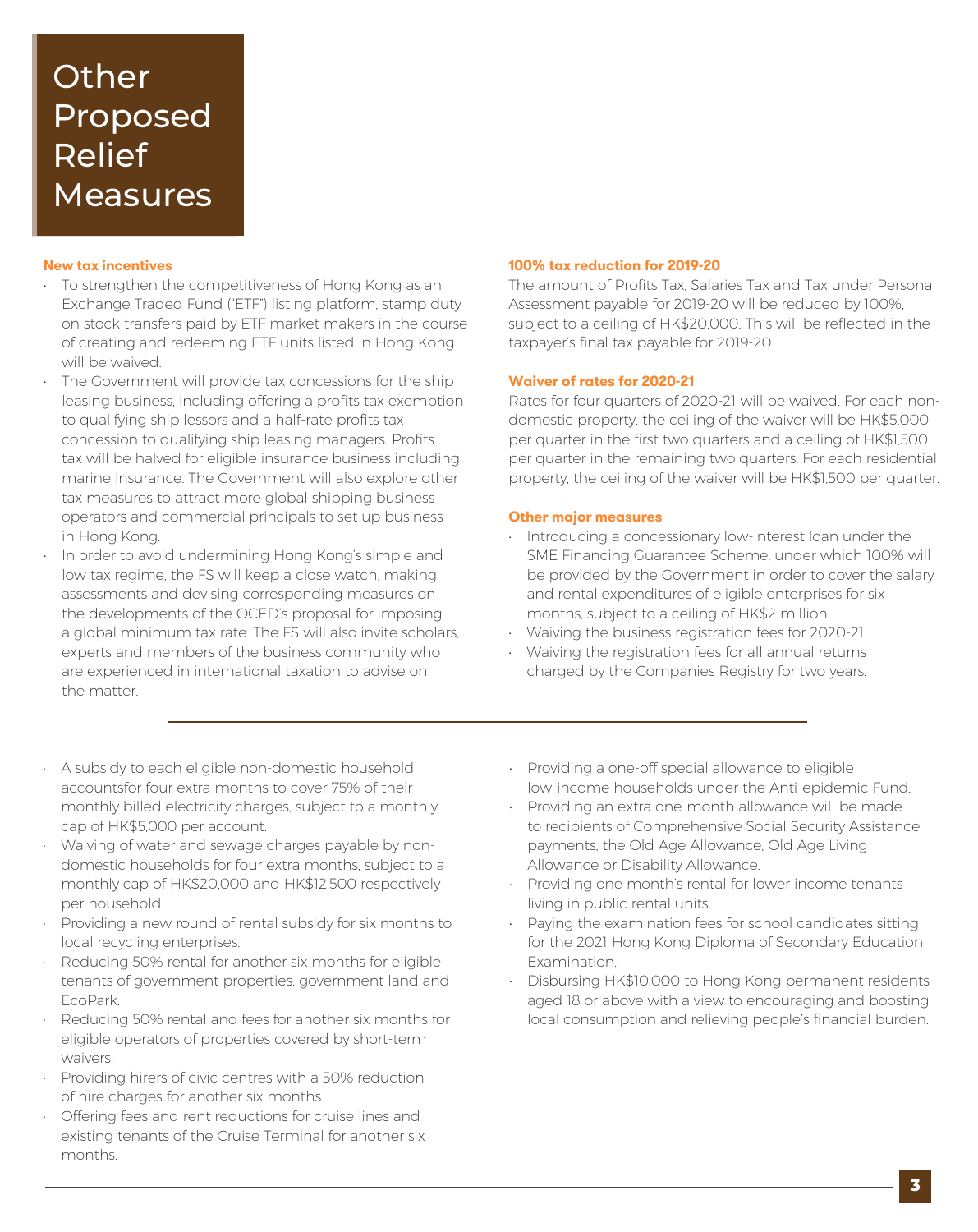

### 3. Hong Kong Tax Updates

 $in$ fo@rjacpahk.com  $\left| +852\right| 2544\left| 4068 \right| +852\left| 2544\right| 5568$ 

**Richard Albuquerque & Co.** 

**CERTIFIED PUBLIC ACCOUNTANTS (Practising)** 

The policy for s.82A Additional Tax has been updated to include penalty for transfer pricing adjustments not involving understatement or omission of income. S.82A Additional Tax may be imposed if transfer pricing adjustment is made under s.50AAF (associated corporations) or s.50AAK (permanent establishment).

### The IRD policy is:

 $\overline{\Join}$ 

|                                                   | <b>Normal Loading</b> | <b>Maximum including</b><br><b>Commercial Restitution</b> |
|---------------------------------------------------|-----------------------|-----------------------------------------------------------|
| <b>Underdocumented Transfer Pricing Treatment</b> | 50                    | 75                                                        |
| <b>Documented Transfer Pricing Treatment</b>      | 25                    | 50                                                        |



**Founder & CEO** 

Richard Albuquerque & Co. Certified Public Accountants

Room A & B, 2nd Floor, Lee Kee Commercial Building, 221-227 Queen's Road Central, Hong Kong